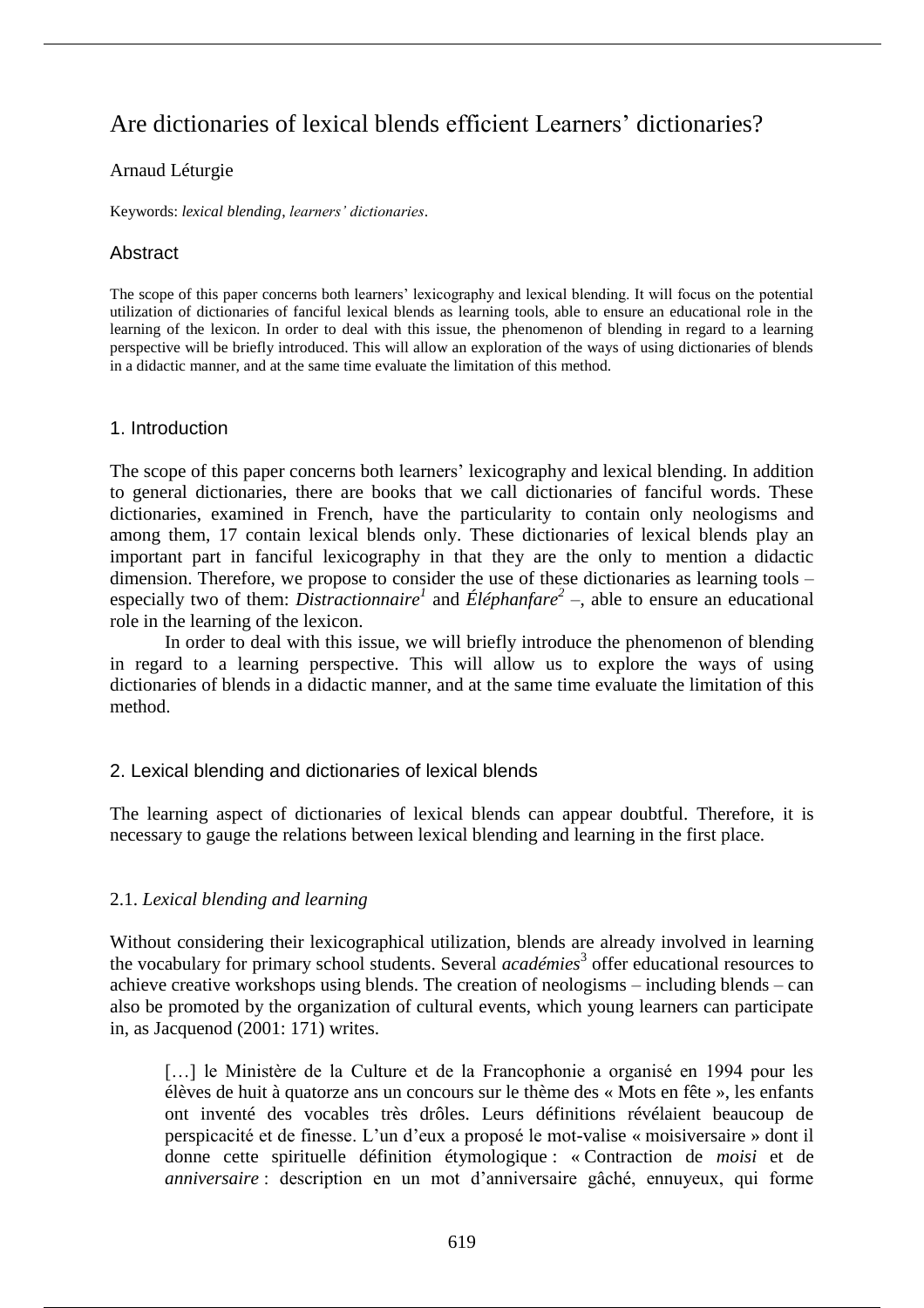comme une couche de moisi par dessus la joie des cadeaux et d'avoir un an de plus ; anniversaire moisi, où l'on s'ennuie.

The holding of such competitions can be observed in dictionaries of fanciful words<sup>4</sup>. However, the workshops held in schools benefit from methodological frameworks aiming at stimulating the acquisition of the lexicon for the learners.

### 2.2. *A methodology for young learners*

Through the practice of blending workshops, three objectives are sought. Here, the presentation of these objectives is based on the document available on the website of the académie of Nancy-Metz<sup>5</sup>, but other *académies* offer similar programs.<sup>6</sup>

2.2.1. *General progress.* First, we intend to detail the progress of these workshops and then present the benefits derived from them. We follow the program of the *académie* of Nancy-Metz (p. 2-3). The workshop lasts five sessions from 30 to 45 minutes. The aim is 'la création d'un dictionnaire de mots-valises' (p. 2) which encourages the students to work on several concepts.

[...] un travail simple sur les syllabes, une appropriation de l'orthographe lexicale d'un corpus de mots […], la présentation d'un article de dictionnaire, un rangement alphabétique de tous ces mots, [...]

First, the concept of lexical blending is introduced to students by emphasizing the feature of the syllabic homophony. We can see that the criteria for identifying blends are well defined but the various typologies concerning these lexical units are not detailled<sup>7</sup>. Lexical blends are defined (p. 2) according to the prototype for French<sup>8</sup>: '[les mots-valises] se construisent par « accrochage de deux mots » le premier se terminant par la syllabe débutant le second.'

After this presentation, students are asked to search for word-pairs that share a homophonous segment. In the second session, the focus is on writing dictionary definitions. Students are provided with a list of blends, and then asked to write a definition corresponding to a dictionary article. Thus, lexicographic codes are introduced. Note that the documents consulted refer to many dictionaries of fanciful blends that belong to the corpus we are working on<sup>9</sup>.

The third session requests the students to practice the coinage of blends. The writing of the dictionary begins during the fourth session. The students, who have to coin blends and assign a lexicographic definition to them, collectively write the dictionary. During the fifth and final session each student enters his or her blends using a words processing software. Alphabetical order is followed and applied by the students themselves. All these steps should enable the learners to acquire some knowledge about the lexicon and how it can be presented in dictionaries. The objectives of the workshop are now detailed.

2.2.2. *Introduction to lexicographic research.* The first objective is of a metalexicographic nature. The main achievement is the mastery of lexicographic consultation in a decoding perspective. The first thing a student needs in order to analyze blends is to use a dictionary to look up the source-lexemes. As the students use dictionaries, they acquire metalexicographic skills. These skills will be reinvested later for the purpose of the workshop. The document provided by the *académie* of Nancy-Metz sets two metalexicographic objectives (p. 1):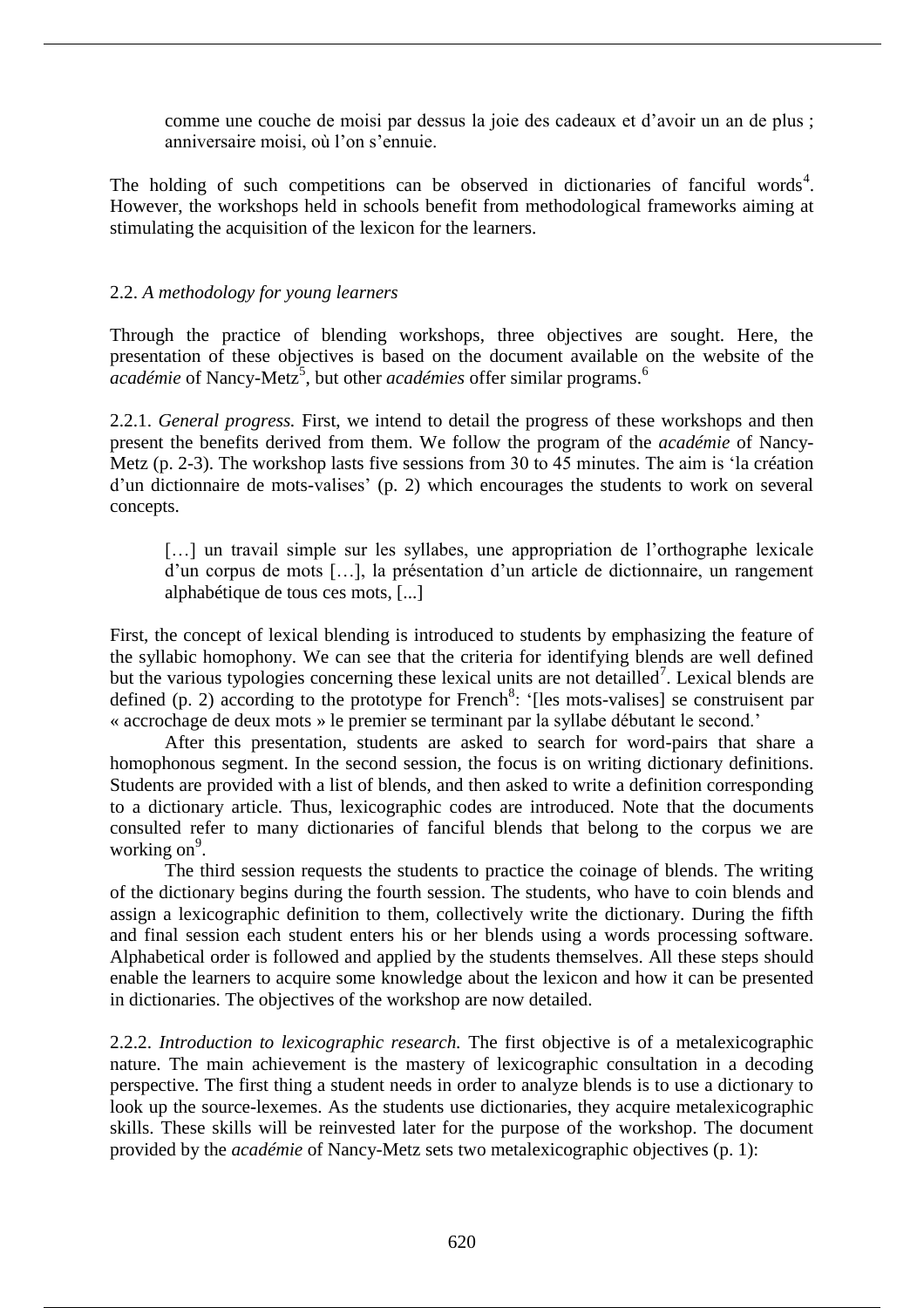— Savoir classer des mots par ordre alphabétique.

— Se servir des codes utilisés dans les articles de dictionnaires.

In addition to decoding lexical units such as blends, the use of dictionaries promotes mastering alphabetical order and familiarizing the students with lexicographic rules that will help the making of a dictionary of the blends created during the workshop.

2.2.3. *Notions of lexical semantics.* In order to invent blends and their definitions, the students are encouraged to explore the semantic relations of the lexicon. For example, to write the definitions, the learners are recommended to use synonyms so the source-lexemes will not appear. The program (p. 1) suggests that these two concepts should be discussed.

- Utiliser des synonymes et des mots de sens contraire dans les activités d'expression orale et écrite.
- Préciser, dans son contexte, le sens d'un mot connu ; le distinguer d'autres sens possibles.

Semantic relations such as synonymy, antonymy or homonymy are dealt with, which provides learning of the lexicon, as Genouvrier and Peytard (1970: 233) note.

Rappelons d'abord le but de tout enseignement du vocabulaire : enrichir en qualité et en quantité le lexique individuel de l'élève. […] en qualité, cela demande que les champs sémantiques soient explorés minutieusement et que l'on parvienne à travailler avec précision sur les synonymes et les homonymes.

Homonymy, for instance, enables the students to make puns while coining blends. The students thus learn concepts such as homonymy, homography and homophony while applying them.

2.2.4. *Introduction to linguistic metalanguage.* The final objective of these workshops deals with the acquisition of linguistic metalanguage. Young learners meet technical terms during the workshop that they will come across later in their studies. The *académie* of Nancy-Metz (p. 1) proposes to introduce some terms.

> — Connaître et utiliser oralement le vocabulaire concernant la construction des mots (radical, préfixe, suffixe, famille).

These terms are not defined in detail, but speaking of these concepts with young learners can help their understanding of the linguistic system, and particularly of morphology.

### 2.3. *A methodology for other learners?*

Similar workshops could be offered to more advanced learners – native or non-native speakers – to raise their awareness to the use of dictionaries, for example. The analysis and coinage of blends is a way to initiate linguistic discussions on notions of morphology, phonology, semantics or syntax, which can be addressed in a playful manner.

However, very few workshops intended for adults exist<sup>10</sup>. Galisson (1987: 60) suggests a very close program to that of the *académie* of Nancy-Metz, except that Galisson's dictionary of blends is meant for foreign learners.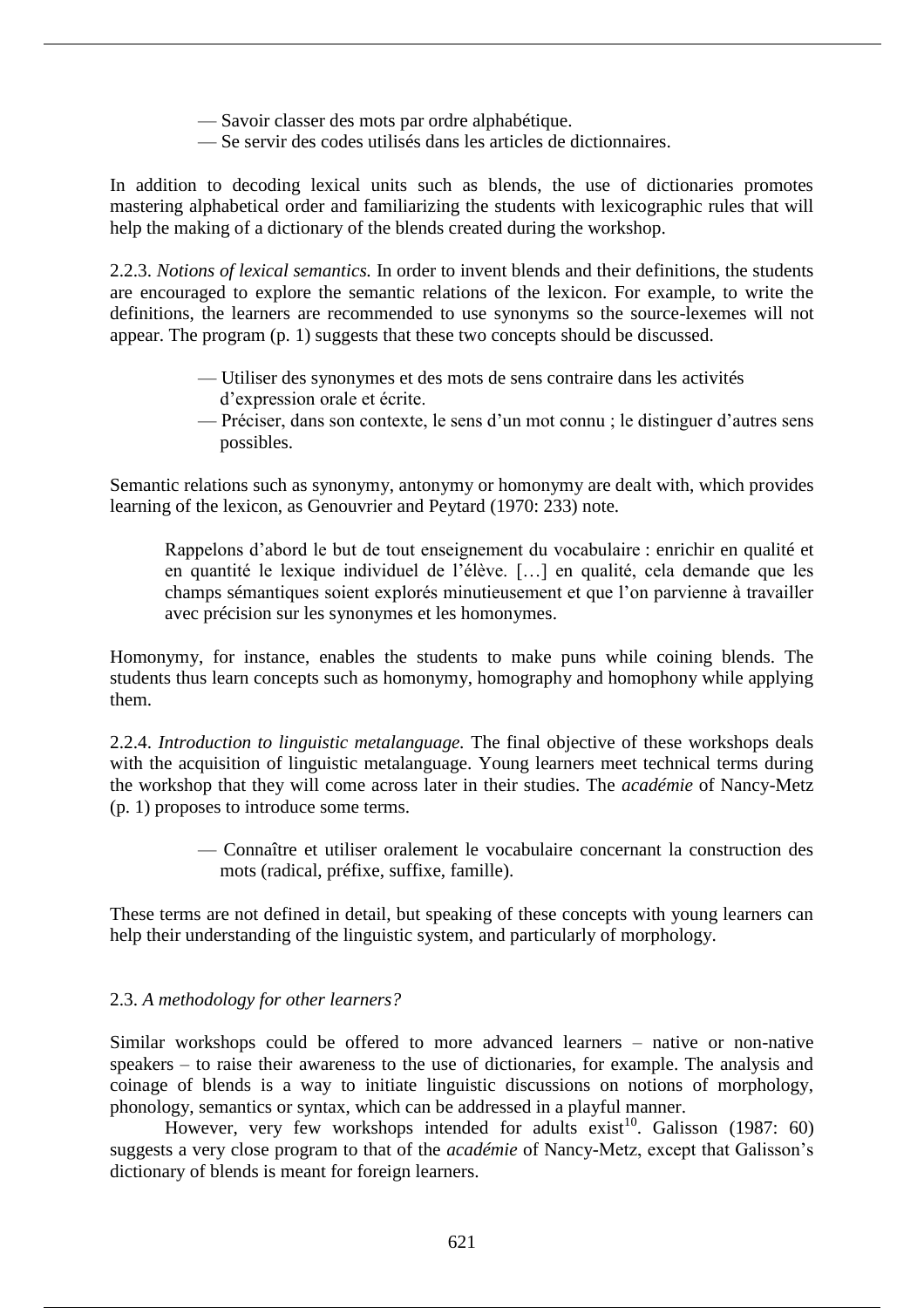Mon intention était donc de venir en aide aux étrangers, en essayant de les éclairer sur la manière d'identifier un mot-valise.

More generally, the purpose of these workshops is the making of dictionaries that gather the blends coined by the participants. And the adoption of the lexicographic format as the outcome of the workshop reveals the importance of the relation between the lexicon and the dictionaries. We will now observe the use of dictionaries of fanciful blends as efficient learning tools.

# 3. Distractionnaire and Éléphanfare against Larousse or Robert?

First of all, what we analyse as learners' dictionaries of blends – *Distractionnaire* (1986) and *Éléphanfare* (2003) – are going to be described so that their didactic properties are gauged. Then, we will be able to focus on the ways to use such dictionaries in a learning perspective and identify the limits to such a use.

# 3.1. *Distractionnaire (1986) and Éléphanfare (2003)*

The two dictionaries were published sixteen years apart. They can be identified as learners' dictionaries by reading their prefaces. But another criterion allows their identification as learners' dictionaries: the source-lexemes of each blend are given either in an index, either directly with the blend. This is a property that is shared only by *Distractionnaire* and *Éléphanfare*, as the other dictionaries try to hide the source-lexemes in order to make the readers guess them, at the risk they never find them.

An interesting property of these dictionaries is the structure of their blends. These structures match those of the other dictionaries of blends, and the most frequent pattern match the prototypical pattern of blending in French.<sup>11</sup>

|                                          | $\mid$ Distractionnaire $\mid$ Éléphanfare |         | <b>Total in the</b><br>corpus |
|------------------------------------------|--------------------------------------------|---------|-------------------------------|
| w/homophonous segment                    | 13,07 %                                    | $0\%$   | 20,2 %                        |
| w/truncation                             | 19,6 %                                     | 7,41 %  | 13,4 %                        |
| w/homophonous segment $\&$<br>truncation | 61,93 %                                    | 85,19 % | 61,7%                         |
| w/entrenchment                           | 5.4 %                                      | 7,41 %  | $\frac{9}{6}$                 |

**Table 1**. Comparison of blending patterns

This is quite meaningful as *Distractionnaire* and *Éléphanfare* account for 379 words, or 5,3% of the 7039 blends taken from the 17 dictionaries. This proximity to the prototype illustrates a will to stay to the closest to the norm. For these tools to be efficient for the learners, they have to stay close to standard blend structures.

3.1.1. Distractionnaire. Galisson and Porcher's (1986) dictionary is unique in several ways. First, it is the second dictionary that we identified as being a dictionary of lexical blends chronologically. Galisson is a linguist, specialized in language learning technique and Porcher is a sociologist. The fact that an author is also a linguist is relevant since the participation of a specialist is quite meaningful in the making of a dictionary of blends.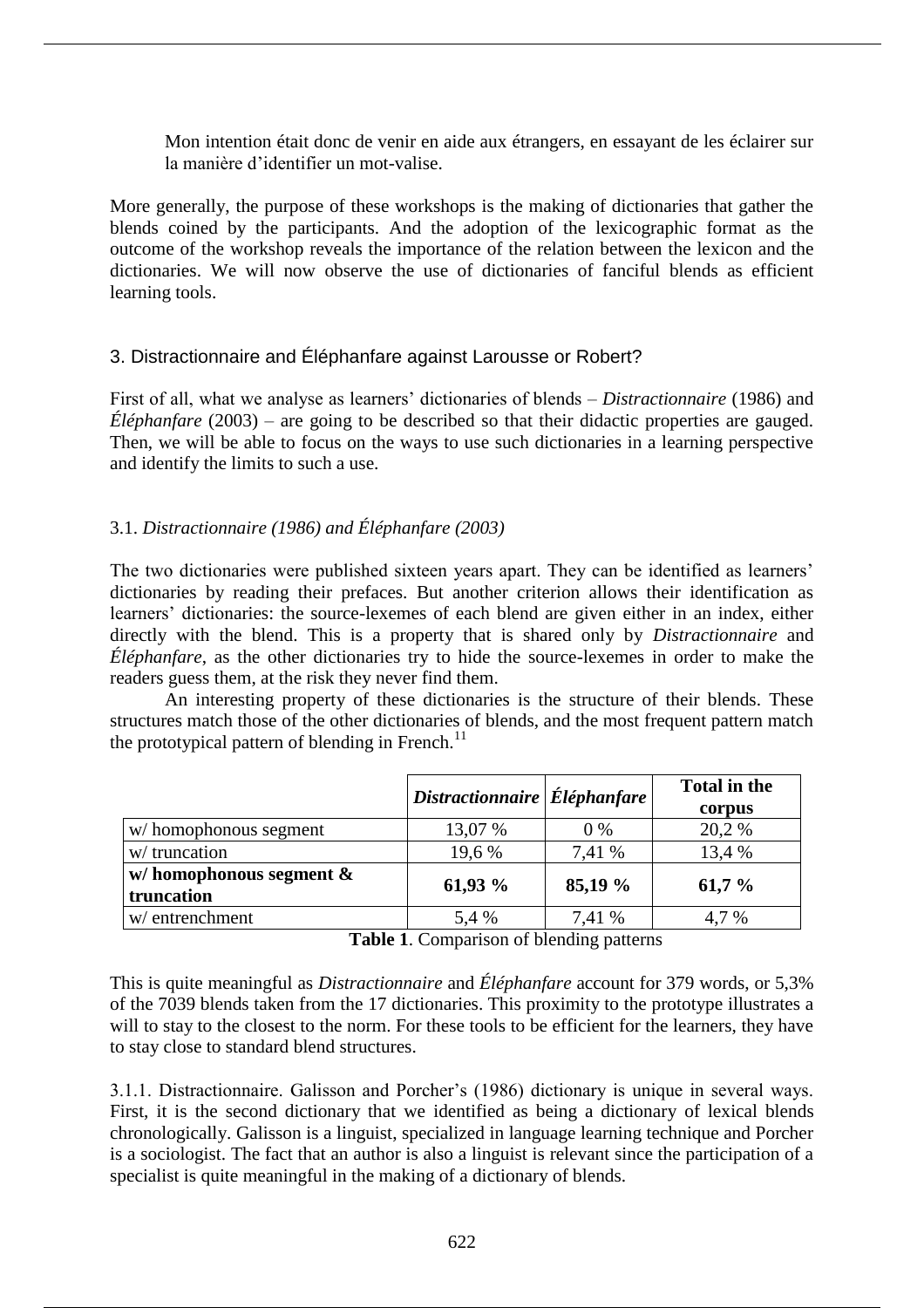Consequently, *Distractionnaire* benefited from Galisson's theoretical framework. Although this dictionary is intended for foreign learners, the authors add a playful dimension to it, as they write that 'sa vocation est d'abord de distraire' (p. 5). Through the use of blends, focus is put on the playful side of the dictionary. Then, a more didactic aim is mentioned in the second part of the preface (p. 7). *Distractionnaire* aims at three goals: to encourage the use of standard dictionaries<sup>12</sup>; to be 'bases d'exercices de lexi-culture'; and to act as a 'recueil de données à différents niveaux' (p. 7). The first goal has been mentioned earlier in this paper. The second objective deals with the theory developed in Galisson (1999) to link the lexicon with cultural information. Finally, the last goal makes *Distractionnaire* a tool for other researchers.

The structure of *Distractionnaire* is quite simple: entries appear in large letters and are immediately followed by a definition. The microstructure is thereby impoverished since no information except the definition is provided.

**Décalcomamie :** jeu de reproduction d'images coloriées, que les petits-enfants apprennent à leurs grands-mères, pour les faire tenir tranquille avant le dîner. Galisson et Porcher (1986)

However, an index (p. 127-130) concludes the book. It comprises the entire macrostructure.

**Décalcomamie :** décalcomanie + mamie. (Ibid.)

As a learners' dictionary, *Distractionnaire* provides the source-lexemes of each blend so that the speakers are guided through their reading. This is a unique property of learners' dictionaries of blends.

3.1.2. Éléphanfare. The second learners' dictionary of the corpus is aimed at children. Unlike *Distractionnaire*, *Éléphanfare* (2003: 7) does not offer a detailed framework. Its preface, written by the publisher instead of the author, gives a minimal methodology to understand what lexical blending is. A quick historical survey is provided, going from Carroll to Finkielkraut (1979) (the first author of dictionaries of blends in France). However, a betterdetailed methodological development could have advantageously replaced this historical part.

Les mots-valises s'adressent aux plus petits. Pour chaque mot-valise présenté dans ce livre, l'enfant peut jouer à retrouver les deux mots de départ, puis à créer des motsvalises avec les mots proposés.

Indeed, the methodology is not made explicit whereas this dictionary might have benefited from more explanations, especially about blending, so that adults could use it, parents as teachers. The blends are assimilated to riddles that the children have to solve to find the source-lexemes.

Le chaligator : cet animal étrange peut rester des heures à la surface de l'eau sans bouger, et venir ensuite se pelotonner sur tes genoux pour ronronner. Réponse : chat + alligator.

The microstructure is adapted to this game of discovery since the source-lexemes are always indicated on the right side of the pages (*Réponse : chat + alligator*). At the bottom of each page, another riddle appears and invite children to coin blends.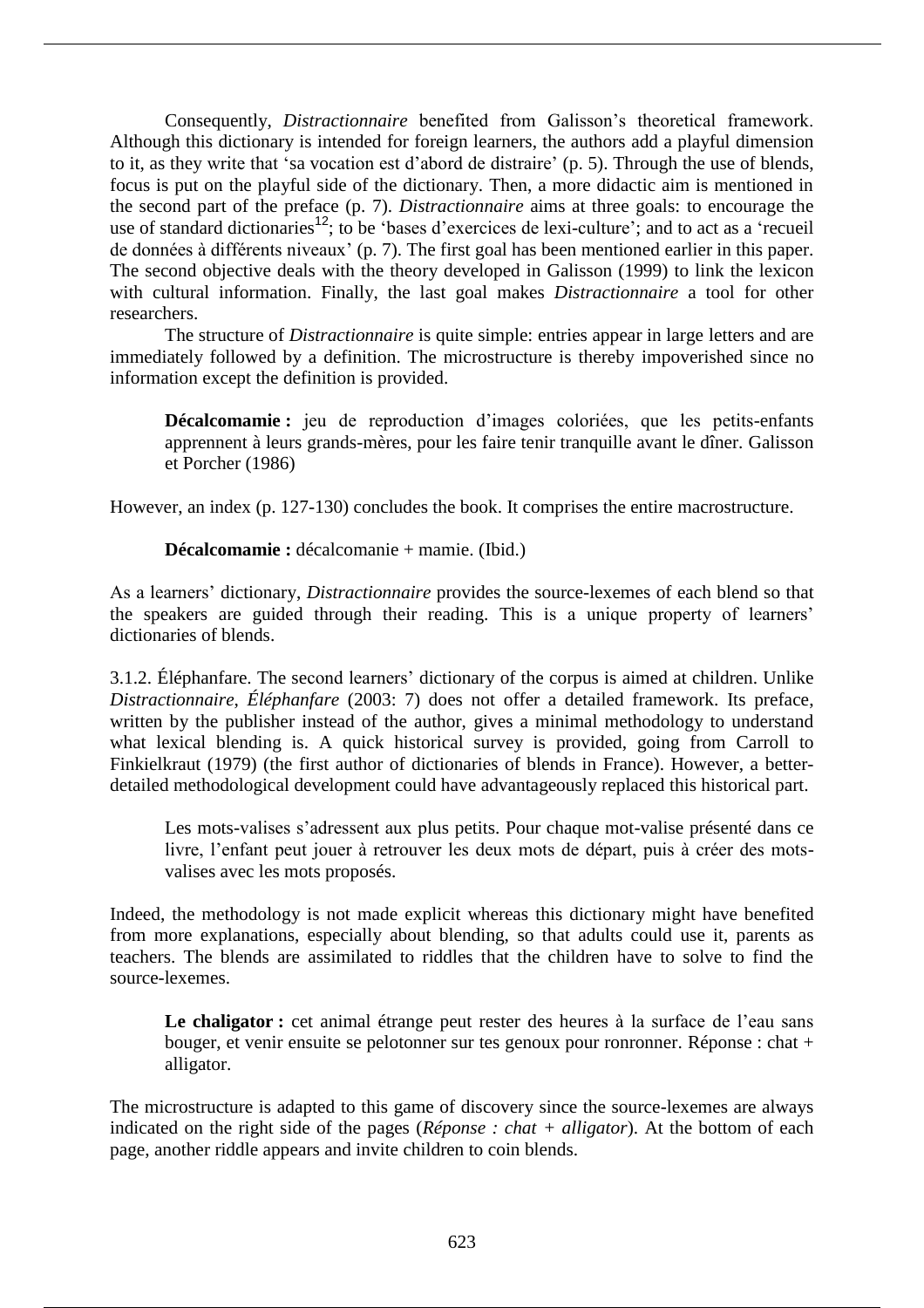Et toi, veux-tu inventer un nouvel animal domestique ? Tu peux te servir de boa et hamster, de marmotte et otarie…

The entries are not arranged alphabetically but rather by themes. However, within these themes, the alphabetical order is not respected either. This is quite surprising because, as we already stated, the mastery of the alphabetical order is one of the objectives of the workshops in schools, which use *Éléphanfare* as an example.

#### 3.2. *Means of the use of blends in a self-learning perspective*

We already discussed using blends – and dictionaries of blends – during supervised workshops and will now consider their utilization in a self-learning perspective. Whereas Galisson & Porcher (1986) and Loubière (2003) are alone in making a dictionary specifically for learners, other authors go into the methods used to coin blends. Finkielkraut (2006: 13-14) and Créhange (2004: 107-110; 2006: 13-14) also describe the way to coining blends.

The lexical creativity of the speakers is developed as the prefaces of some dictionaries read calls for neologisms. The fact that the speakers are encouraged to follow and apply a method is very similar to language learning techniques, since knowledge is conveyed. Moreover, the creative process does not only concern the lexical unit, but the making of the definition also.

#### 3.3. *The limits of blending in a self-learning perspective*

While these works can be teaching tools, they need to be accompanied by a learning method. Indeed, without a suitable method, fanciful dictionaries, whether they are learning dictionaries or not, are not viable tools. Without a methodological framework, learners are left to themselves and, although it may be pleasant to coin humorous blends, the process remain unproductive if it is not explained by linguistic analysis.

#### 4. Conclusion

While they never claim to replace standard learners' dictionaries, dictionaries of fanciful blends are an interesting alternative. Their use is impossible for a single learner, but as part of a workshop – to promote the use of dictionaries, for example – it seems possible. Galisson  $\&$ Porcher and Loubière's wills were perhaps too optimistic and their dictionaries fall far short of their ambitions but their attempts are nonetheless interesting ways to renew learners' lexicography.

#### **Notes**

<sup>1</sup> From *distraire* 'to entertain' and *dictionnaire* 'dictionary'.

<sup>2</sup> From *éléphant* 'elephant' and *fanfare* 'fanfare, brass band'

<sup>&</sup>lt;sup>3</sup> Education departments in France.

<sup>&</sup>lt;sup>4</sup> This point is developed in Léturgie (2009: 211).

<sup>5</sup> Available at <www3.ac-nancy-metz.fr/IENJarville/IMG/odt\_JEANNE\_s\_ance\_mots-valises2-2.odt>, 03-15- 2012.

<sup>&</sup>lt;sup>6</sup> The electronic addresses of these documents in the bibliography will be provided for the publication.

 $^7$  For further developments about those typologies, cf. Léturgie (2011a, b).